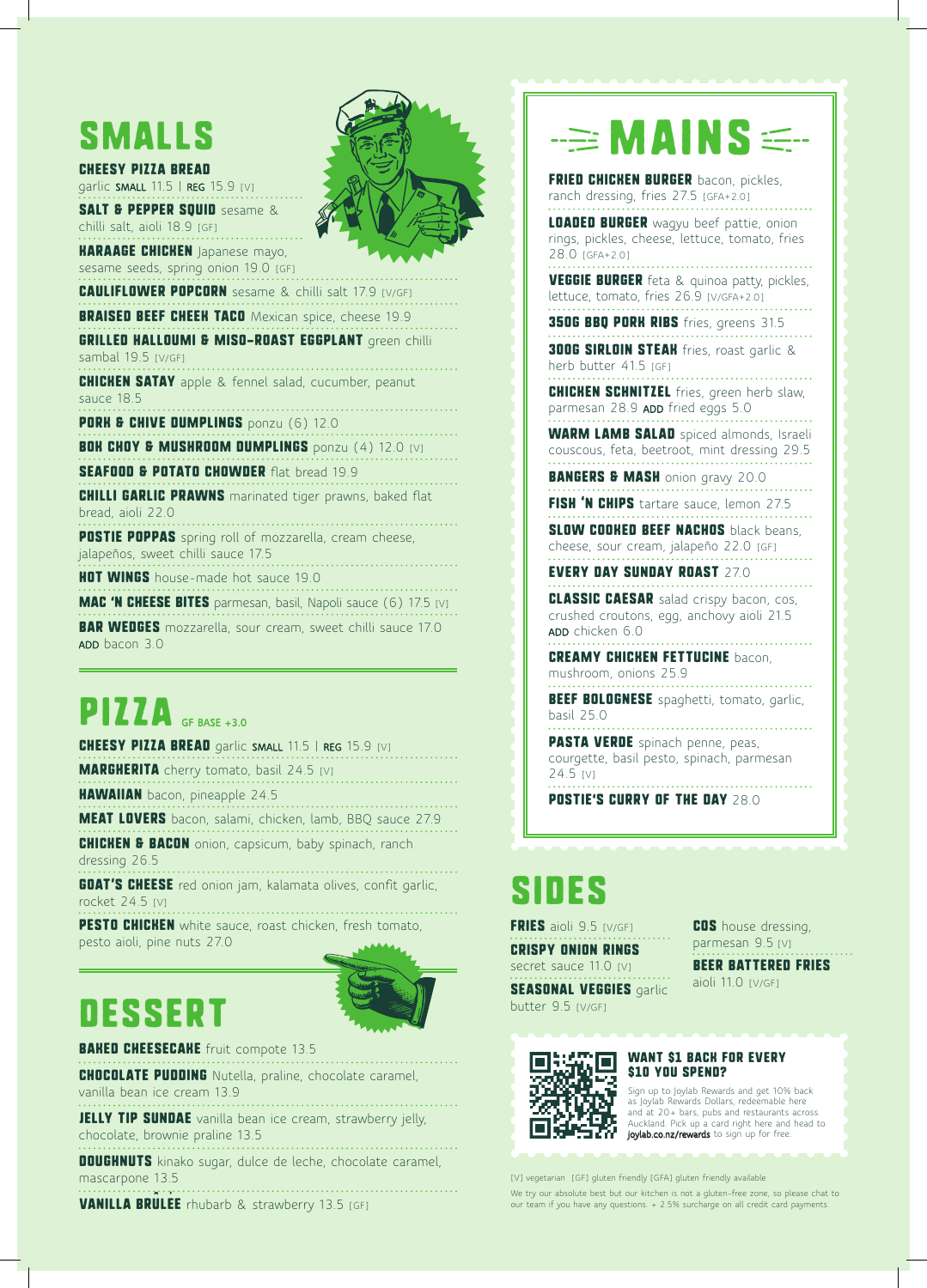# LITTLE: POSTIES POSTIES

## Mains

**HARAAGE CHICHEN** fries, dipping sauce 13.5

CHEESEBURGER beef pattie, cheese, fries 14.5

**CHICHEN SATAY** peanut sauce, rice, veggies 15.0

FISH 'N CHIPS tartare sauce 14.0

**HIDS PASTA** beef spag bol OR creamy chicken & mushroom fettucine 13.5

**FRIES** tomato sauce 9.5 [V/GF]

MAC 'N CHEESE BITES mozzarella cheese, tomato sauce 14.0 [V]

ROAST LAMB yorkie pie peas, gravy 15.5

CHEESY PIZZA 11.0 ADD bacon / pineapple / salami / chicken 3.0ea

## pudding

CHOCOLATE BROWNIE

ice cream, chocolate sauce 7.0

ICE CREAM SUNDAE 70

ICE CREAM CONE 4.0

JELLY TIP LAMINGTON **TOWER** strawberry jelly, whipped cream, chocolate sauce 7.0





[V] vegetarian | [GF] gluten friendly

We try our absolute best but our kitchen is not a gluten-free zone, so please chat to our team if you have any questions. + 2.5% surcharge on all credit card payments.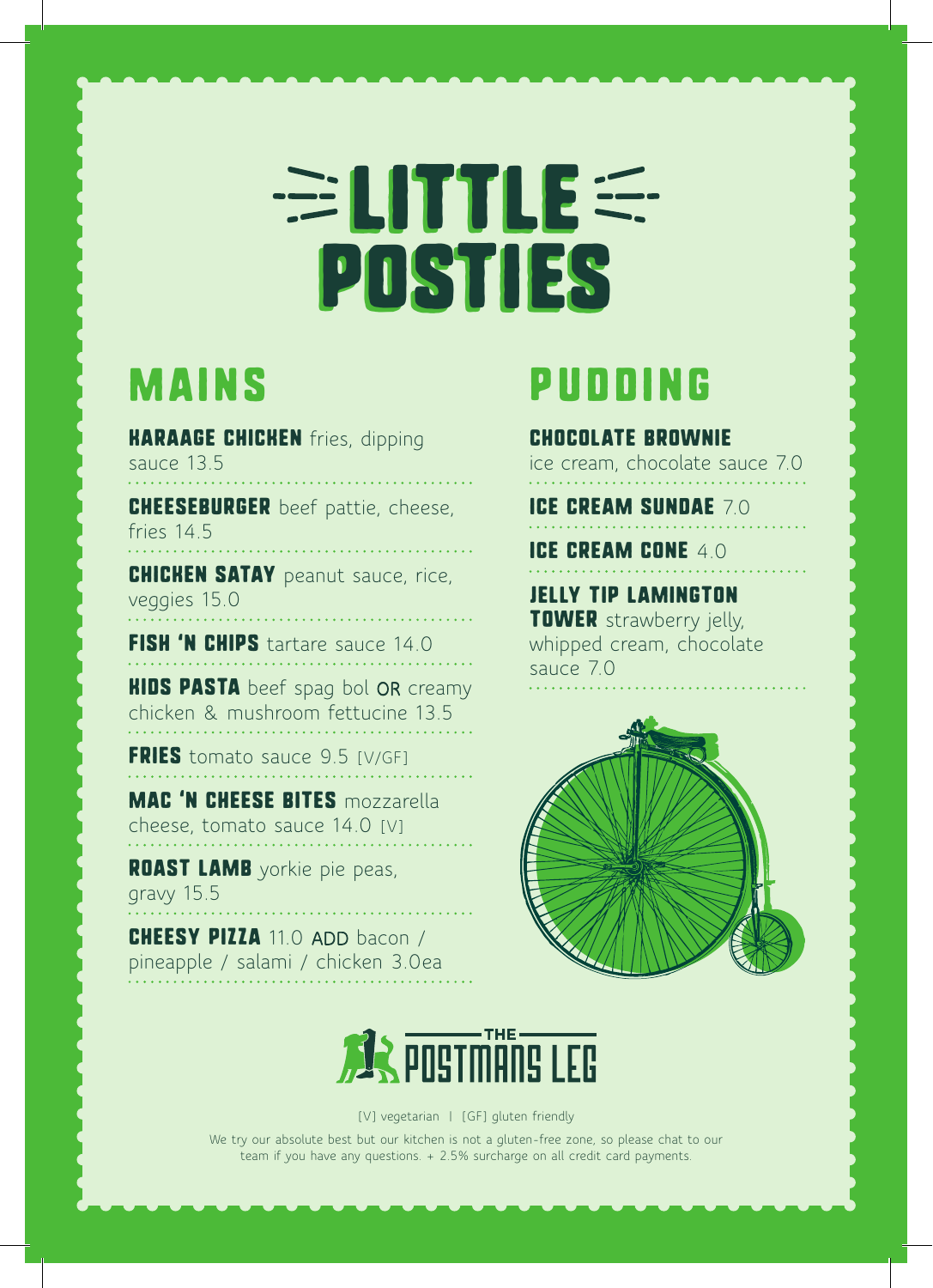

AMITY ISLAND | Hayman's London Dry gin | Blue Curaçao | peach liqueur | lemonade | raspberry | lime

**THE AUCHLANDER** | Jameson Caskmates Stout whiskey | Cointreau | chocolate sauce | cream

ESPRESSO MARTINI | Finlandia vodka | butterscotch liqueur | espresso | sugar syrup

FROZEN MARGARITA | El Jimador Reposado tequila | triple sec | lime | sugar syrup | salt

MANGO MULE | Absolut Mango vodka | ginger beer | lime | ginger root

MOJITO | Flor de Caña rum | lime | mint | soda

STRAWBERRY DAIDUIRI | Flor de Caña rum | strawberries | apple | lime

COSMOPOLITAN | Finlandia vodka | triple sec | cranberry juice | lime

**PIÑA COLADA** | Flor de Caña rum | pineapple juice | cream | coconut syrup

PLANTER'S PUNCH | Flor de Caña rum | orange juice | pineapple juice | grenadine | lemon | sugar syrup | soda water

**DARK & STORMY** | Black Magic rum | Angostura bitters |

lime juice | ginger beer

**TOM COLLINS** | City of London gin | lemon juice | sugar syrup | soda water



9.0EA

**STRAWBERRY SPLASH** | strawberry syrup | apple juice | lemonade | fresh lime

VIRGIN MOJITO | lime | mint | sugar | ginger ale

**PUNCH ZERO** | orange juice | pineapple juice | grenadine | lemon | sugar | soda water

A MULE TO REMEMBER | mango syrup | ginger beer | fresh lime | fresh ginger

PEACH ICED TEA | peach tea | lemon | mint | sugar



# BEER + CIDER

## TAP

**HEINEHEN** HEINEKEN LIGHT 2.5% TIGER EXPORT GOLD EXPORT 33 **TIII** MURPHY'S IRISH STOUT

TUATARA Hazy Pale Ale | Pilsner

BLACH DOG Chomp NZIPA | Dog Father APA

**MONTEITH'S** Original Ale | Great Divide Pale Ale | Radler Bier | Phoenix IPA | Golden Lager | Crushed Apple Cider

**GUEST TAP** ask your server for today's featured beer or cider

Available by small & large glass & pitcher. Heineken not available by pitcher.

## **CANS**

CLUB SETTER TROPICAL SELTZER

## BOTTLED

HEINEKEN SOL

TIGER CRYSTAL

REKORDERLIG CIDER RANGE 500ML

Passionfruit-Lime | Strawberry-Lime

ORCHARD THIEVES CIDER Berry | Rosé | Apple Lower Sugar

## LOWER ALCOHOL BOTTLES

HEINEKEN Heineken 0.0% | Heineken Light 2.5%

EXPORT CITRUS Lemon 0.0% | Lemon 2.0%